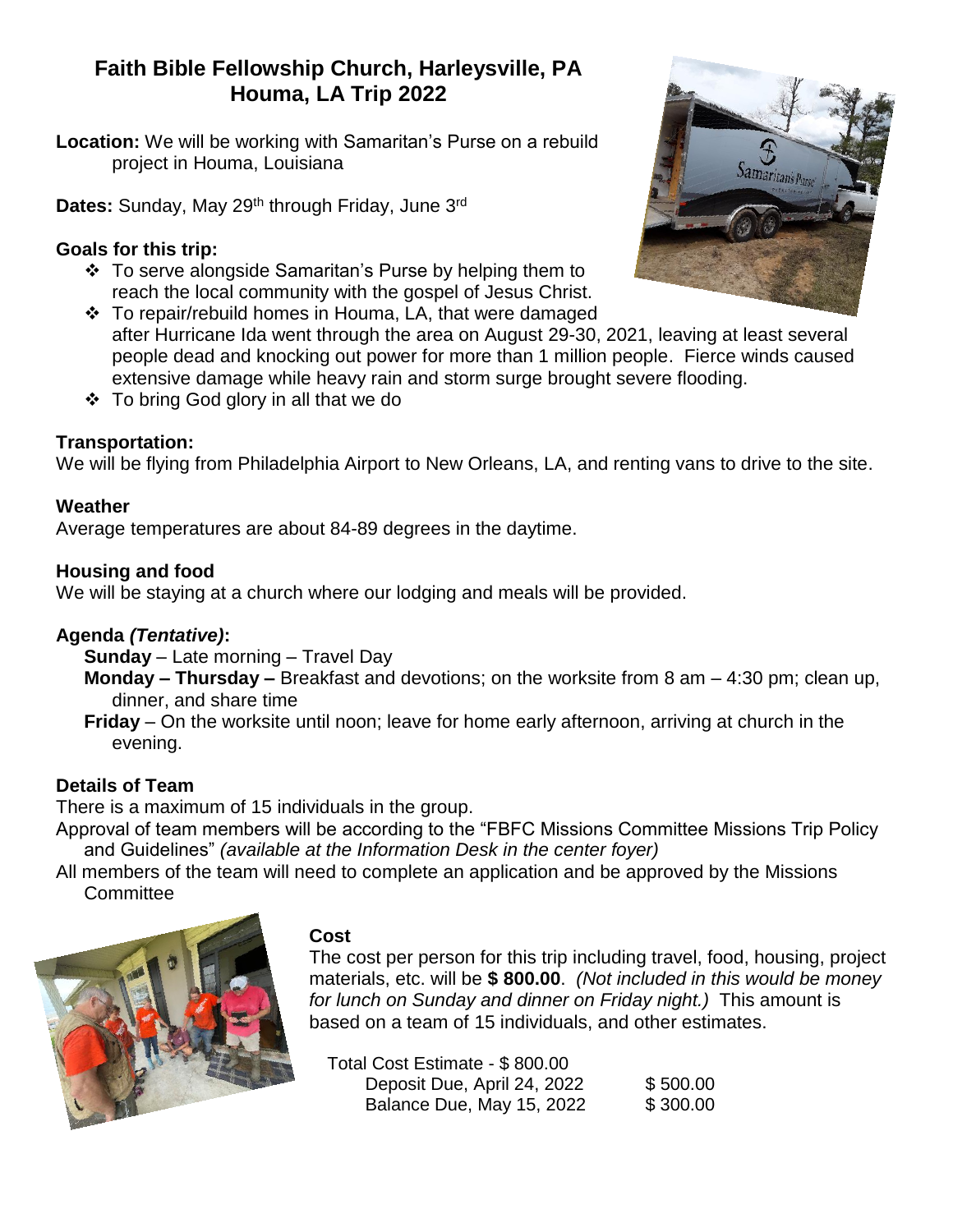**Decision Day** *(By this date, each candidate for this team needs to establish either a firm commitment or withdrawal from the team) –*

#### **Sunday, April 24, 2022**

**Team Pre-Trip Schedule:**

- *Informational Meeting* Sunday, April 3, 2022
- *Decision Day –* Sunday, April 24, 2022 *(deposit due)*
- *Team Meeting –* Sunday, May 1, 2022
- *Balance Due – Sunday, May 15, 2022*
- *Meeting Dates are tentative, and may be changed at the discretion of the chairman based on the needs of the team members. Attendance at all pre-trip meetings is mandatory.*
- *Commissioning in Worship Service* Sunday, May 22, 2022

**Questions?** Contact Amy Hillborn [\(wahillborn@verizon.net,](mailto:wahillborn@verizon.net) 215-390-7131)

**Want to be part of the team?** Complete the application and place it in the "Missions" mailbox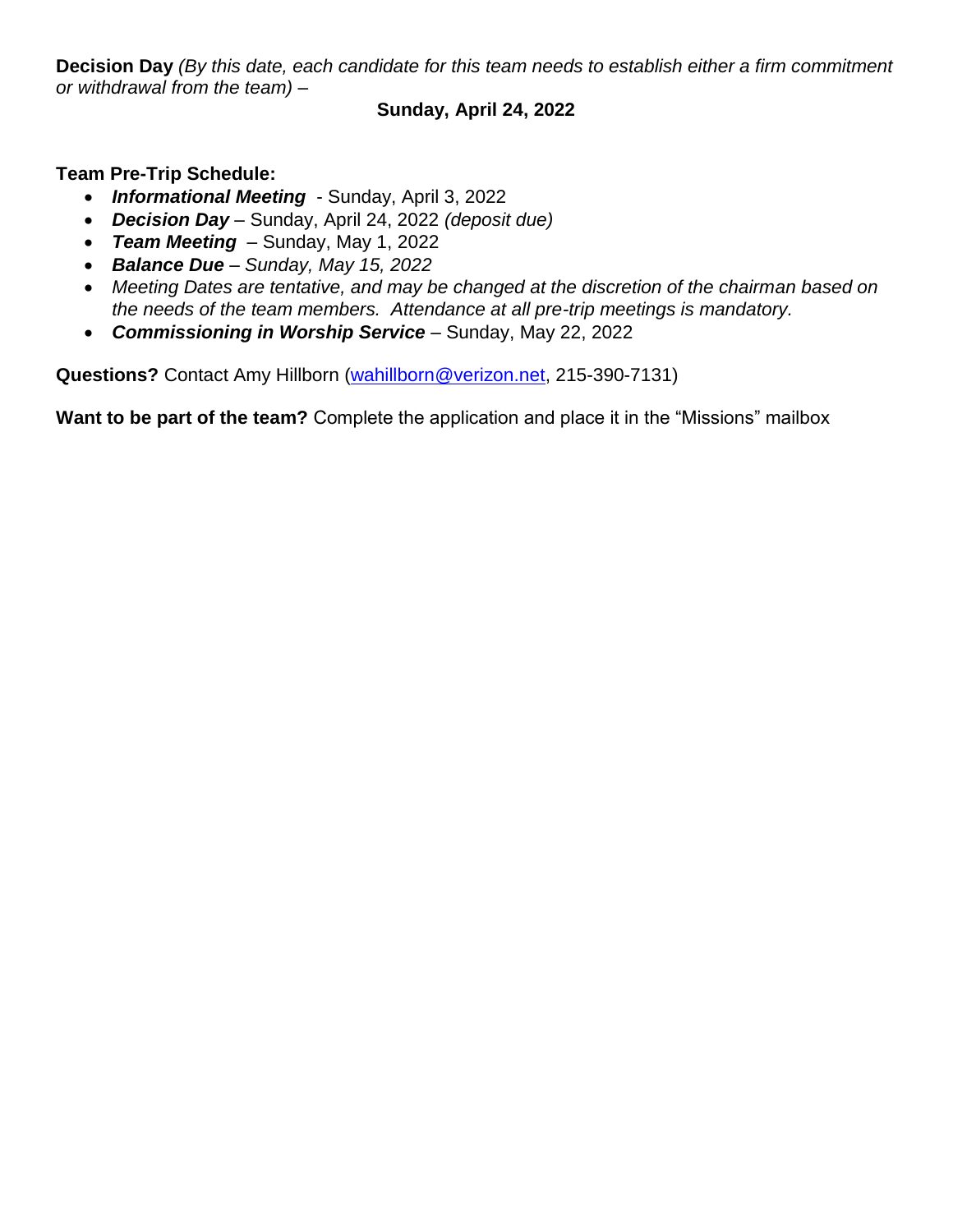# **FBFC Houma, LA Missions Trip 2022**

Sunday, May  $29<sup>th</sup> - Friday$ , June  $3<sup>rd</sup>$ 

|                             | First Name: <u>____________________</u>                                                                                                                                                                                                                     |  |  |  |
|-----------------------------|-------------------------------------------------------------------------------------------------------------------------------------------------------------------------------------------------------------------------------------------------------------|--|--|--|
| <b>Street Address:</b>      |                                                                                                                                                                                                                                                             |  |  |  |
| City, State, Zip: _________ |                                                                                                                                                                                                                                                             |  |  |  |
|                             | Phone: Cell ( ) - Thomas Cell ( ) and the set of the set of the set of the set of the set of the set of the set of the set of the set of the set of the set of the set of the set of the set of the set of the set of the set<br>Home $($ $)$ $)$ $      -$ |  |  |  |
| Email: __________________   |                                                                                                                                                                                                                                                             |  |  |  |
|                             | Birth date: $\angle$ / $\angle$ Age <sup>*</sup>                                                                                                                                                                                                            |  |  |  |
|                             | *Minors under the age of 18 must be accompanied by a parent or responsible adult                                                                                                                                                                            |  |  |  |

**Spiritual** (FBFC Missions Trip Policy and Guidelines, Article I)

- **Y N** I affirm a personal relationship with Jesus Christ, having repented from my sins, and accepted Him as Lord and Savior of my life.
- **Y N** I have been baptized. If so, please provide the date:
- **Y N** I will be prepared to give my testimony before, during, and/or after the trip.
- **Y N** I will enlist at least 5 prayer partners to pray for me

**Pre-Requisite** (FBFC Missions Trip Policy and Guidelines, Article IV)

Describe below the service you have completed to satisfy the pre-requisite; include month and year, sponsoring group, and name and phone # of person in charge.

\_\_\_\_\_\_\_\_\_\_\_\_\_\_\_\_\_\_\_\_\_\_\_\_\_\_\_\_\_\_\_\_\_\_\_\_\_\_\_\_\_\_\_\_\_\_\_\_\_\_\_\_\_\_\_\_\_\_\_\_\_\_\_\_\_\_\_\_\_\_\_\_\_ \_\_\_\_\_\_\_\_\_\_\_\_\_\_\_\_\_\_\_\_\_\_\_\_\_\_\_\_\_\_\_\_\_\_\_\_\_\_\_\_\_\_\_\_\_\_\_\_\_\_\_\_\_\_\_\_\_\_\_\_\_\_\_\_\_\_\_\_\_\_\_\_\_ \_\_\_\_\_\_\_\_\_\_\_\_\_\_\_\_\_\_\_\_\_\_\_\_\_\_\_\_\_\_\_\_\_\_\_\_\_\_\_\_\_\_\_\_\_\_\_\_\_\_\_\_\_\_\_\_\_\_\_\_\_\_\_\_\_\_\_\_\_\_\_\_\_ \_\_\_\_\_\_\_\_\_\_\_\_\_\_\_\_\_\_\_\_\_\_\_\_\_\_\_\_\_\_\_\_\_\_\_\_\_\_\_\_\_\_\_\_\_\_\_\_\_\_\_\_\_\_\_\_\_\_\_\_\_\_\_\_\_\_\_\_\_\_\_\_\_ \_\_\_\_\_\_\_\_\_\_\_\_\_\_\_\_\_\_\_\_\_\_\_\_\_\_\_\_\_\_\_\_\_\_\_\_\_\_\_\_\_\_\_\_\_\_\_\_\_\_\_\_\_\_\_\_\_\_\_\_\_\_\_\_\_\_\_\_\_\_\_\_\_

**Financial** (FBFC Missions Trip Policy and Guidelines, Article X)

| Total Cost Estimate - \$800.00 |          |
|--------------------------------|----------|
| Decision Day, April 24, 2022   | \$500.00 |
| Balance Due, May 15, 2022      | \$300.00 |

- **Y N** I will need financial aid from the Missions Committee
- **Y N** I will send financial support letters to family and friends

**Medical** (FBFC Missions Trip Policy and Guidelines, Article VI)

If you answer "Yes" to any of the items below, please use the space provided to explain your answer. Please attach an additional sheet if necessary.

- **Y N** Do you have any health or psychological problems, mobility limitations, allergies, sight or hearing limitations or any other medical conditions?
- **Y N** Are you currently taking any prescribed medication?
- **Y N** Do you have any special dietary restrictions, requirements or food allergies?

\_\_\_\_\_\_\_\_\_\_\_\_\_\_\_\_\_\_\_\_\_\_\_\_\_\_\_\_\_\_\_\_\_\_\_\_\_\_\_\_\_\_\_\_\_\_\_\_\_\_\_\_\_\_\_\_\_\_\_\_\_\_\_\_\_\_\_\_\_\_\_\_\_ \_\_\_\_\_\_\_\_\_\_\_\_\_\_\_\_\_\_\_\_\_\_\_\_\_\_\_\_\_\_\_\_\_\_\_\_\_\_\_\_\_\_\_\_\_\_\_\_\_\_\_\_\_\_\_\_\_\_\_\_\_\_\_\_\_\_\_\_\_\_\_\_\_ \_\_\_\_\_\_\_\_\_\_\_\_\_\_\_\_\_\_\_\_\_\_\_\_\_\_\_\_\_\_\_\_\_\_\_\_\_\_\_\_\_\_\_\_\_\_\_\_\_\_\_\_\_\_\_\_\_\_\_\_\_\_\_\_\_\_\_\_\_\_\_\_\_